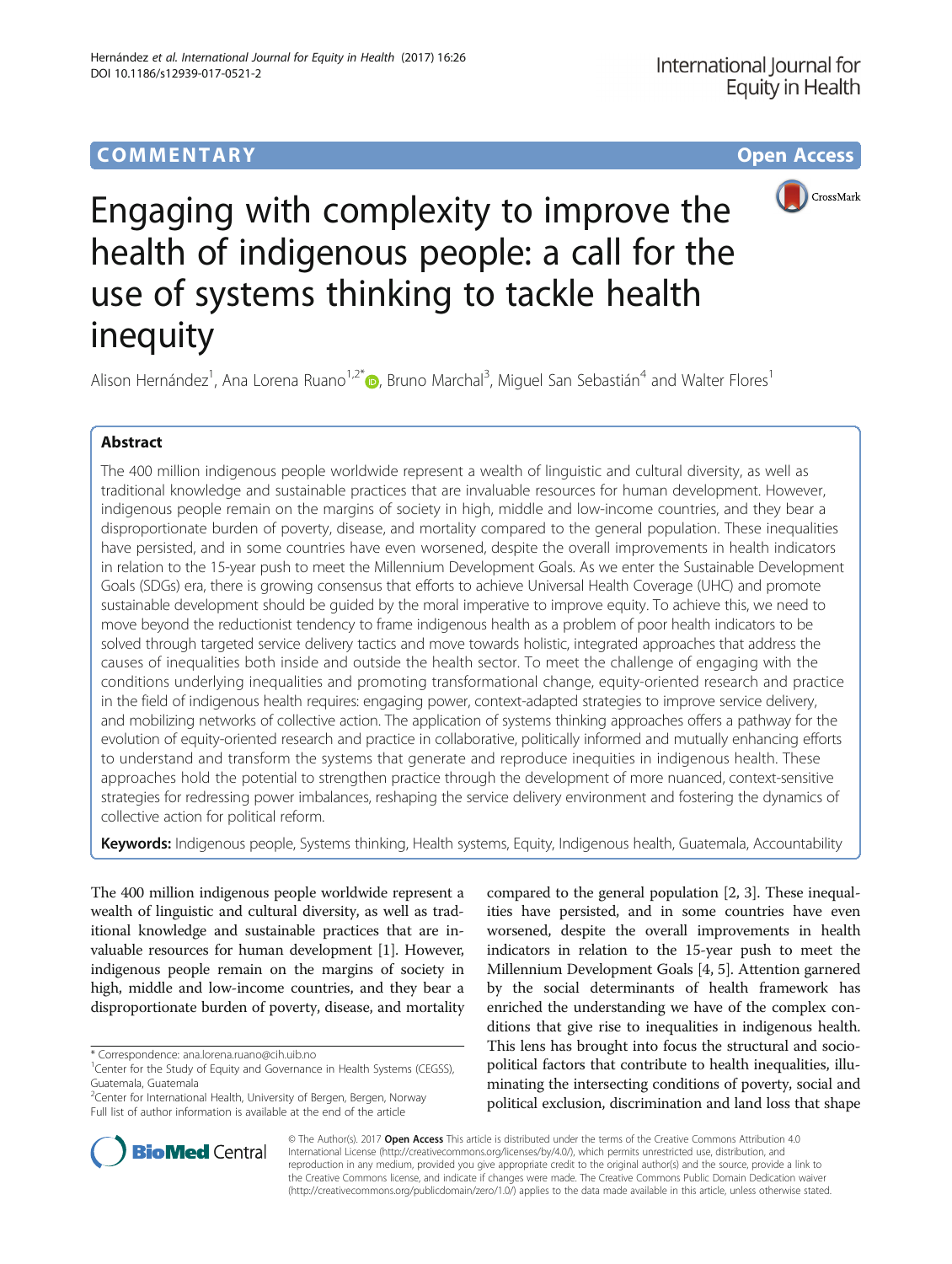indigenous people's health [\[6](#page-3-0)–[8](#page-3-0)]. While the vital importance of addressing these conditions to improve indigenous health has become clear, the role of health equity-oriented research and practice in supporting systemic change requires urgent attention.

As we enter the Sustainable Development Goals (SDGs) era, there is growing consensus that efforts to achieve Universal Health Coverage (UHC) and promote sustainable development should be guided by the moral imperative to improve equity [[9](#page-3-0)]. To achieve this, we need to move beyond the reductionist tendency to frame indigenous health as a problem of poor health indicators to be solved through targeted service delivery tactics and move towards holistic, integrated approaches that address the causes of inequalities both inside and outside the health sector [\[8\]](#page-3-0). The pressing question today is how equity-oriented research and practice can evolve to better engage with the complex conditions that underlie indigenous health inequalities, and promote processes of change that will transform the societies in which these inequalities are embedded.

The paradigm of systems thinking is well positioned to play a prominent role in re-orienting our perspectives and enabling researchers and practitioners to analyze and act upon the complex causes of inequalities in indigenous health. At its core, systems thinking is a way of thinking applied in approaching problems and designing solutions [[10, 11](#page-3-0)]. This approach enables shifting from isolated, linear views of causes and outcomes to complex views of the patterns of interactions within the system of interest and emergent system behaviors. As an applied research paradigm, systems thinking offers tools and strategies that embrace complexity and build knowledge and skills to strengthen transformational processes [\[12](#page-3-0)]. The potential of these approaches to generate structural and human change as well as provide valuable information for decision-makers has been demonstrated in public health areas including tobacco control, emergency system performance, and health sector reforms [[13, 14](#page-3-0)]. In the field of indigenous health, application of systems thinking approaches can enable a shift from a healthoutcomes focus to seeing the whole system in which the well-being of indigenous populations is embedded, and integrating transformative action with a broader view of the interdependent elements, networks of relationships, and patterns of interaction that shape and impact health.

At the Center for the Study of Equity and Governance in Health Systems (CEGSS by its initials in Spanish) in Guatemala, our work during the past decade has focused on engaging with the governance structures and conditions of marginalization that impact indigenous health. Indigenous people of 23 ethnicities make up 45% of Guatemala's 14 million inhabitants. They experience stark inequalities in income, health and education resulting from decades of social and economic exploitation, and were particularly targeted by the country's military dictatorships during the 36 year-long internal war. This conflict left 200,000 victims, who were predominantly indigenous, and contributed to the worsening of already weak public services in rural and impoverished areas [[15](#page-3-0)]. In our primary line of work, CEGSS supports the development of a citizen-led initiative for state accountability for the right to health in rural indigenous municipalities. Through our experiences, we have gained critical insights into the complex nature of pathways to redressing inequity and the potential of systems thinking approaches to enhance efforts to promote indigenous health. To meet the challenge of engaging with the conditions underlying inequalities and promoting transformational change, equity-oriented research and practice in the field of indigenous health requires: engaging power, context-adapted strategies to improve service delivery, and mobilizing networks of collective action. In the following sections, we elaborate on what these paths of action have meant in our work with indigenous people in Guatemala, and the relevance of systems thinking approaches for catalyzing their contribution to equity in indigenous health.

### Engaging power

For indigenous people, health inequity is an expression of inequity of power. Governance is a critical point of focus in efforts to redress imbalances in a country's economic, social and political institutions [\[16\]](#page-3-0). Its quality is determined by the degree to which its institutions and processes are transparent and accountable to the public, and people are able to participate in decisions that affect their lives [\[17\]](#page-3-0). Guatemala, like many other Latin American countries, has progressive legislation in place that establishes a framework for social participation through a structured scheme of citizen councils from the community to the national level. In practice, however, indigenous citizens' capacity to participate and advocate for their interests and rights in these decision-making forums is limited by historical processes and current institutional practices of social exclusion. Tackling these deep-rooted inequities requires facilitating the political and legal empowerment of indigenous people. Concretely, this work has involved human rights literacy and capacity building in public policies and the legal framework for participation, as well as training in skills for negotiation and advocacy with state authorities and other public entities that oversee legal compliance and human rights protection. While shifting power imbalances is a long-term endeavor, indigenous leaders have been persistent in submitting formal demands for resolution of health system deficiencies at the municipal, provincial and national levels, and in some cases have established regular participation in municipal councils and dialogue spaces with provincial health authorities.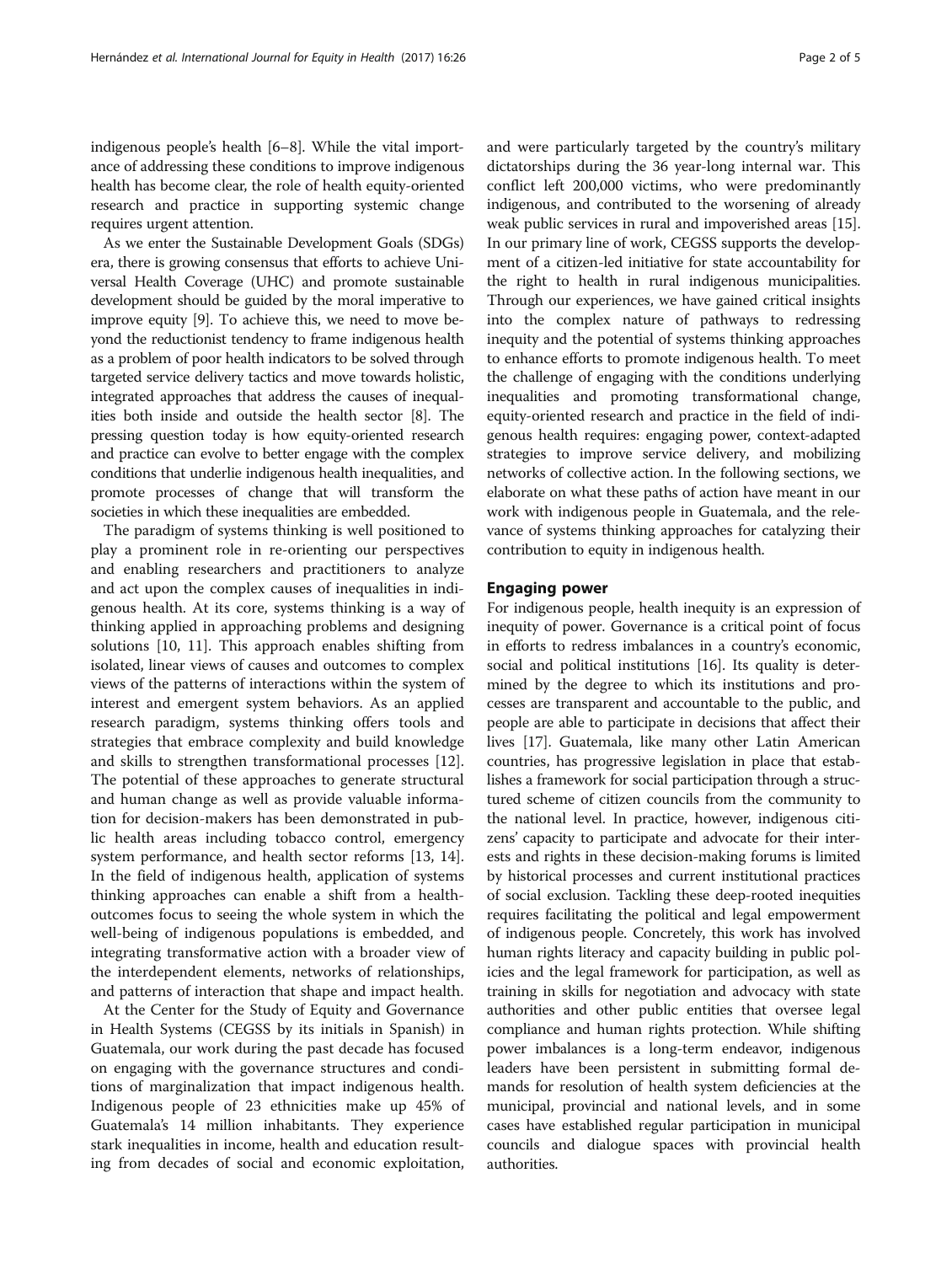Engaging power implies engaging with the complexity of transforming the social, political, cultural, ecological, and economic systems that shape indigenous health. Efforts to facilitate the empowerment of indigenous people so they can become agents of change in these systems can contribute to the strengthening of their voice in the governance environment and enhance the state's accountability and responsiveness to their needs. Systems thinking approaches can support these aims by deepening understanding of the interrelationships that underlie public sector function as well as the "soft" systems of formal and informal rules, norms and values that guide stakeholder action. Systems thinking tools, such as causal loop diagrams, behavior over time diagrams, and concept mapping are compatible with complex-sensitive approaches to governance, and can be used to engage citizen and state stakeholders in joint analysis, integrate different perspectives and elicit the mental models that are operating [[12, 13\]](#page-3-0).

## Context-adapted strategies to improve service delivery

Improving service delivery to ensure equitable universal coverage requires strategic efforts to address the myriad factors limiting indigenous people's access to health care. Discrimination, abusive treatment, language barriers, inadequate infrastructure, medicines and equipment, and the exclusionary biomedical model of care are among the main barriers they face in seeking services [\[18](#page-3-0)–[20](#page-4-0)]. However, the "best practice" interventions to improve specific health indicators that are rolled out and scaled up in global health initiatives do little to account for the cultural and structural contexts of service delivery that determine their capacity to reach the needs of indigenous people [[21](#page-4-0)]. A shift to context-adapted strategies implies developing multi-level action processes to reshape the conditions that limit the accessibility of care. Indigenous citizen-led efforts in Guatemala have focused on monitoring services to gather user complaints and audio-visual evidence of the problems they experience, raising awareness about the right to health and mechanisms for reporting rights violations, and establishing communication channels and collaboration with district health authorities to seek solutions. Civil society initiatives in Guatemala and other Latin American countries have led to the development of intercultural models of primary health care that integrate local indigenous and western medicine, and in several countries intercultural health policies have been adopted to mandate the incorporation of these models in the public health services [\[22](#page-4-0)–[24\]](#page-4-0). These types of approaches are inherently complex as they entail on-going interaction between multiple stakeholders with different, and sometimes opposing, agendas in order to achieve and maintain improvements in the service delivery environment [\[25\]](#page-4-0). Dialogue and relationship building between health system actors and indigenous service users are central to addressing tensions, changing mindsets and the emergence of practices of respectful and culturally appropriate care.

A systems-thinking lens is needed to avoid an isolated view of the effectiveness of particular interventions to improve health and gain understanding of the complex pathways of strategic approaches to redress barriers to access. Optimal implementation of context-adapted strategies requires inputs from research that sheds light on emergent processes and the underlying social mechanisms of equity-oriented change in service delivery. Complexity-sensitive evaluation approaches, such as realist evaluation, can be useful for testing the program logic or theory behind strategic multi-level action processes, and can be a valuable tool to assess their impact in a way that sheds light on what works, for whom, and under what conditions [[26\]](#page-4-0). These approaches typically combine quantitative and qualitative tools to identify the underlying mechanisms that explain "how" the outcomes were caused and the influence of context. Implementation of context-adapted approaches should also be supported by monitoring and evaluation systems that capture heterogeneity in program strategies and emerging processes across sites, and connect to feedback loops and participatory learning mechanisms. Through such tools, strategic approaches can be underpinned by continuous learning that enables adaptation in response to changing conditions, windows of opportunity and new insights into mechanisms of change [[17](#page-3-0)].

## Mobilizing networks of collective action

The social, economic and political forces that have caused the historical exclusion of indigenous people are enormous. Efforts to reverse these conditions and generate structural changes that promote equity in the health system and beyond are typically met by resistance from powerful elites who seek to protect their interests. Citizenled actions to demand state accountability for indigenous people's right to health through higher allocation of public resources and fair and just procedures to resolve grievances require networks of support to connect local actions to broader social forces of national scope. Mobilization of networks of collective action implies forming strategic alliances with other pro-reform associations and applying diverse tactics to generate political pressure [\[27](#page-4-0)]. In Guatemala, this has meant linking up the municipal-level associations of indigenous leaders to jointly communicate their demands for structural change in national forums, as well as developing a civil society coalition to plan actions to influence public opinion and political processes to support universal coverage and the right to health for all Guatemalans. This kind of network-building efforts contributes to amplify the voices of indigenous citizens and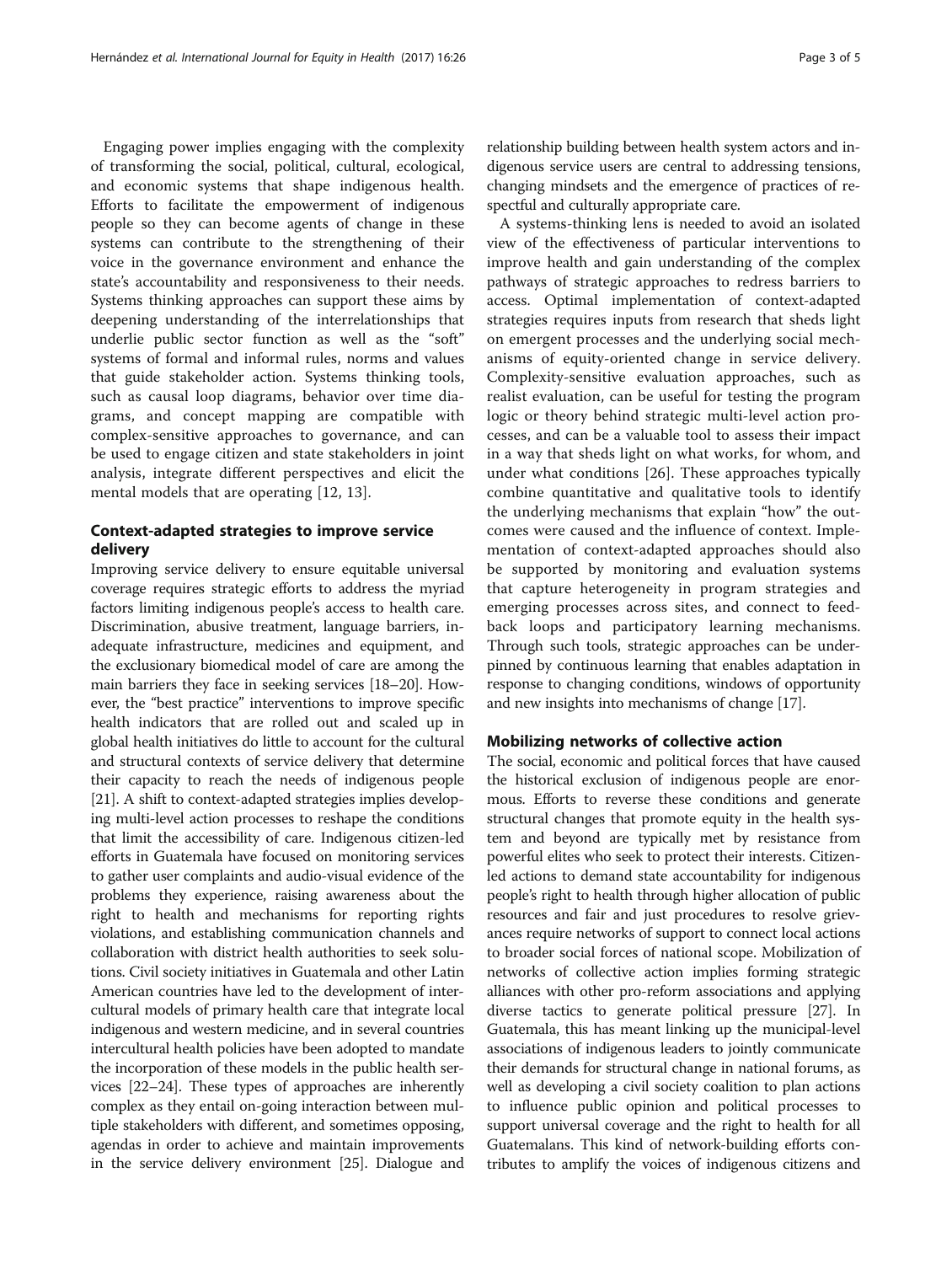<span id="page-3-0"></span>also strengthens the position of national level coalitions by connecting them to a grassroots base of citizen-generated evidence and demands [[28\]](#page-4-0).

Achieving equity in indigenous health requires engaging in the highly interactive and dynamic political process of generating structural changes in health system financing and resource allocation [[29](#page-4-0)]. To increase the likelihood that such policy reforms will reach the national agenda and be supported, we need to understand key stakeholder incentives as well as the structural and relational qualities of the networks of indigenous citizens and organizations that implement coordinated actions to drive change. Social network analysis is a useful tool that can be used to improve understanding of the evolving networks of communication, collaboration and conflict that connect the actors and organizations engaged in advocacy action with each other and with state actors. This knowledge can guide politically-informed, vertical and horizontal integration of strategies that would expand the scale and impact of local and national efforts to demand pro-equity structural reforms [\[30](#page-4-0)].

## Conclusion

The application of systems thinking approaches offers a pathway for the evolution of equity-oriented research and practice in collaborative, politically informed and mutually enhancing efforts to understand and transform the systems that generate and reproduce inequities in indigenous health. These approaches hold the potential to strengthen practice through the development of more nuanced, context-sensitive strategies for redressing power imbalances, reshaping the service delivery environment and fostering the dynamics of collective action for political reform. To harness the transformative potential of systems thinking, its tools and strategies should be applied through partnerships that engage researchers with the actors on the front-lines of change – community-based and civil society organizations, health care providers and managers, and policy makers. This requires new capacities for combining scholarly, operational and political work in collaboratively defined research agendas that directly engage with processes to promote equity for indigenous people.

#### Authors' contributions

AH drafted the first version of the paper. ALR, BM, MSS and WF all contributed to the revisions. All authors approve the final text.

#### Competing interests

The authors declare that they have no competing interests.

#### Author details

<sup>1</sup>Center for the Study of Equity and Governance in Health Systems (CEGSS), Guatemala, Guatemala. <sup>2</sup>Center for International Health, University of Bergen, Bergen, Norway. <sup>3</sup>Institute of Tropical Medicine (ITM), Antwerp, Belgium.<br><sup>4</sup>Department of Public Hoalth and Clinical Medicine. Umoå University U Department of Public Health and Clinical Medicine, Umeå University, Umeå, Sweden.

Received: 6 January 2017 Accepted: 10 January 2017 Published online: 21 February 2017

#### References

- 1. United Nations. State of the World's Indigenous People. United Nations. 2009. [http://www.un.org/esa/socdev/unpfii/documents/SOWIP/en/SOWIP\\_](http://www.un.org/esa/socdev/unpfii/documents/SOWIP/en/SOWIP_web.pdf) [web.pdf.](http://www.un.org/esa/socdev/unpfii/documents/SOWIP/en/SOWIP_web.pdf) Accessed 31 Dec 2016.
- 2. Anderson I, Robson B, Connolly M, Al-Yaman F, Bjertness E, King A, Tynan M, Madden R, Bang A, Coimbra CE, Pesantes MA. Indigenous and tribal people' health (the lancet–lowitja institute global collaboration): a population study. Lancet. 2016;388(10040):131–57.
- 3. Mitrou F, Cooke M, Lawrence D, Povah D, Mobilia E, Guimond E, Zubrick SR. Gaps in indigenous disadvantage not closing: a census cohort study of social determinants of health in Australia, Canada, and New Zealand from 1981–2006. BMC Public Health. 2014;14(1):1.
- Kabeer N. Can the MDGs provide a pathway to social justice? The challenges of intersecting inequalities. Institute of Development Studies. 2010. [https://www.ids.ac.uk/files/dmfile/MDGreportwebsiteu2WC.pdf.](https://www.ids.ac.uk/files/dmfile/MDGreportwebsiteu2WC.pdf) Accessed 31 Dec 2016.
- 5. Heineke C, Edwards S. Health inequities of indigenous people and ethnic and cultural minorities – turning the tide through the post-2015 development framework. Health Poverty Action. 2012. [http://www.](http://www.medicusmundi.org/topics/pnfp-sector-and-global-health-initiatives/thematic-guide-health-in-the-post-2015-un-development-agenda/inbox-health-beyond-2015/health-poverty-action-inequalities.pdf) [medicusmundi.org/topics/pnfp-sector-and-global-health-initiatives/thematic](http://www.medicusmundi.org/topics/pnfp-sector-and-global-health-initiatives/thematic-guide-health-in-the-post-2015-un-development-agenda/inbox-health-beyond-2015/health-poverty-action-inequalities.pdf)[guide-health-in-the-post-2015-un-development-agenda/inbox-health](http://www.medicusmundi.org/topics/pnfp-sector-and-global-health-initiatives/thematic-guide-health-in-the-post-2015-un-development-agenda/inbox-health-beyond-2015/health-poverty-action-inequalities.pdf)[beyond-2015/health-poverty-action-inequalities.pdf.](http://www.medicusmundi.org/topics/pnfp-sector-and-global-health-initiatives/thematic-guide-health-in-the-post-2015-un-development-agenda/inbox-health-beyond-2015/health-poverty-action-inequalities.pdf) Accessed 31 Dec 2016.
- 6. Gracey M, King M. Indigenous health part 1: determinants and disease patterns. Lancet. 2009;374(9683):65–75.
- 7. Crivelli V, Hautecouer J, Hutchison C, Llamas A, Stephens C. Improving indigenous maternal and child health. In: Walker B, editor. State of the World's minorities and indigenous people minority rights group international. 2013. [http://minorityrights.org/wp-content/uploads/old-site](http://minorityrights.org/wp-content/uploads/old-site-downloads/download-1274-Improving-indigenous-maternal-and-child-health.pdf)[downloads/download-1274-Improving-indigenous-maternal-and-child](http://minorityrights.org/wp-content/uploads/old-site-downloads/download-1274-Improving-indigenous-maternal-and-child-health.pdf)[health.pdf](http://minorityrights.org/wp-content/uploads/old-site-downloads/download-1274-Improving-indigenous-maternal-and-child-health.pdf). Accessed 31 Dec 2016.
- 8. Kirmayer LJ, Brass G. Addressing global health disparities among indigenous people. Lancet. 2016;388:105–6.
- 9. Ooms G, Brolan C, Eggermont N, Eide A, Flores W, Forman L, Friedman EA, Gebauer T, Gostin LO, Hill PS, Hussain S. Universal health coverage anchored in the right to health. B World Health Organ. 2013;91(1):2–2a.
- 10. Checkland P. From optimizing to learning a development of systems thinking for the 1990s. J Oper Res Soc. 1985;36:757–67.
- 11. Hummelbrunner R. Systems thinking and evaluation. Evaluation. 2011;17: 395–403.
- 12. Swanson RC, Cattaneo A, Bradley E, Chunharas S, Atun R, Abbas KM, Katsaliaki K, Mustafee N, Mason Meier B, Best A. Rethinking health systems strengthening: key systems thinking tools and strategies for transformational change. Health Policy Plann. 2012;27:4.
- 13. Willis C, Mitton C, Gordon J, Best A. Systems tools for systems change. BMJ. 2012;21:250–62.
- 14. Ribesse N, Bossyns P, Marchal B, Karemere H, Burman CJ, Macq J. Methodological approach and tools for systems thinking in health systems research: technical assistants' support of health administration reform in the Democratic Republic of Congo as an application. Global Health Promotion. 2015; Epub 2015/08/12. [http://journals.sagepub.com/doi/abs/10.1177/](http://journals.sagepub.com/doi/abs/10.1177/1757975915591684) [1757975915591684](http://journals.sagepub.com/doi/abs/10.1177/1757975915591684).
- 15. Flores W, Ruano AL, Funchal DP. Social participation within a context of political violence: implications for the promotion and exercise of the right to health in Guatemala. Health Hum Rights. 2009;11(1):37–48.
- 16. Klugman J, editor. A sourcebook for poverty reduction strategies. Volume 2: macroeconomic and sectoral approaches. Washington: World Bank; 2002.
- 17. Bosmans M, Bossyns P, Flahaut A, Goeman L, Gyselinck K, Piraux J, Van Bastelaere S, Van Waeyenberge S, Verle P. Development cooperation as learning in progress: dealing with the urge for the fast and easy. In: Bossyns P, Verle P, editors. Studies in health services organisation & policy. Antwerpen: ITG Press; 2016.
- 18. Harfield S, Davy C, Kite E, McArthur A, Munn Z, Brown N, Brown A. Characteristics of indigenous primary health care models of service delivery: a scoping review protocol. JBI Database System Rev Implement Rep. 2015;13(11):43–51.
- 19. Castro A, Savage V, Kaufman H. Assessing equitable care for indigenous and afrodescendant women in Latin america. Rev Panam Salud Publica. 2015; 38(2):96–109.